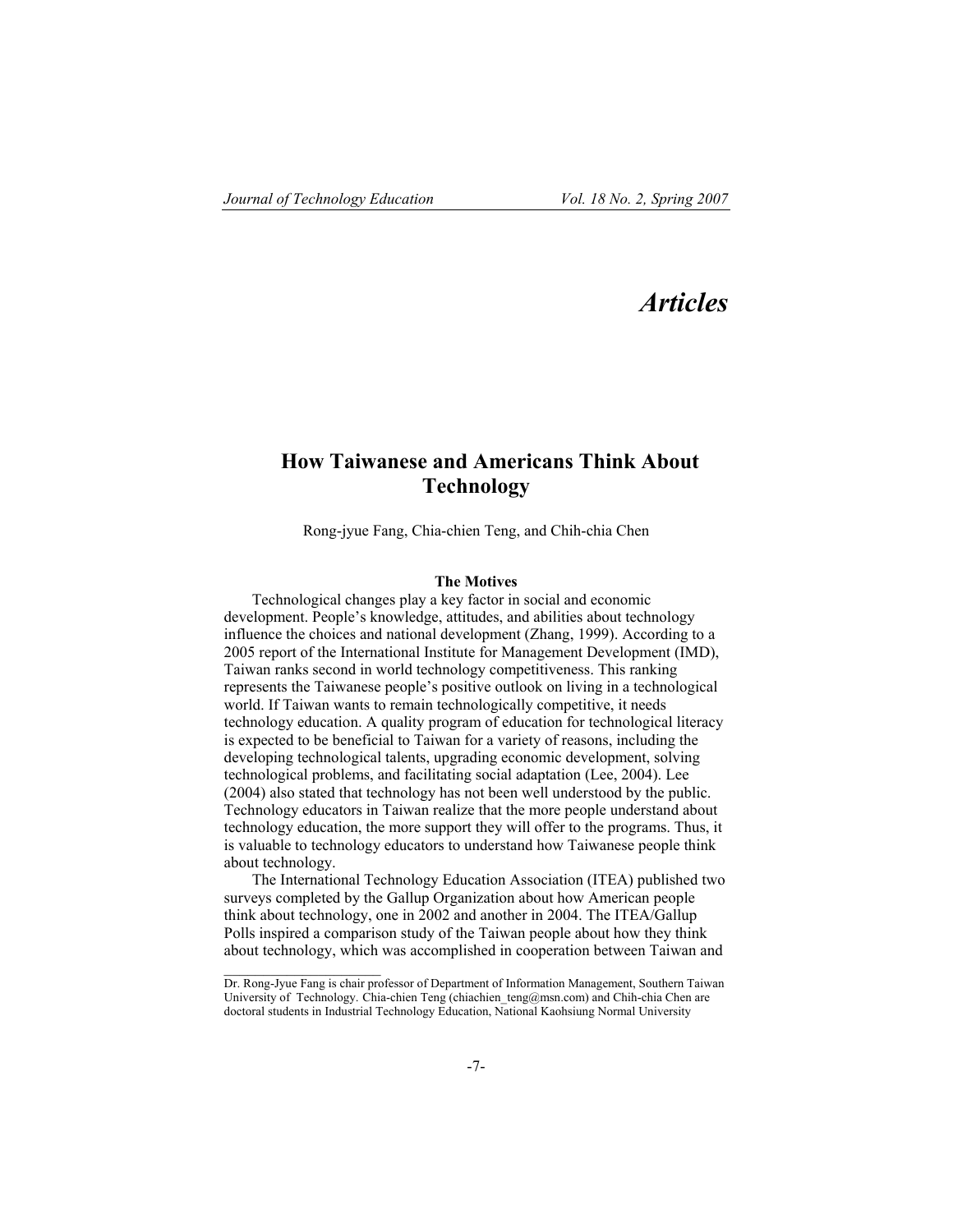the U.S.A. To facilitate making comparisons, the Taiwanese study used the same questionnaires (translated into Chinese) used in the ITEA/Gallup Poll.

## **The Context**

Since 2001, Taiwan has been engaged in curriculum reform. The Ministry of Education divided all subjects into seven major fields of study. The new curriculum requires technology education in the elementary and junior high schools that is merged with the science curriculum and is entitled "Science and Technology." This program articulates textbook content and extends across nine years of study. The technology program in junior and senior high schools has been an independent subject long before the recent reforms and was titled Living Technology as was technology education at all levels. The structure of this program is based on four main technological systems-- Energy and Transportation, Technology and Life, Construction and Manufacturing and Information and Communication. Before the grade 1-9 curriculum reform, technology education in grades1-6 was integrated into the "Arts and Crafts" and was typically taught by art teachers. Even with the latest reform, the program lacks competent teachers to teach it.

Since 2001, the credit hours of the technology education program have been almost cut in half. For example, currently there is only one class period of 45 minutes per week in junior high school. Technology teachers are finding it more and more difficult to allocate time to technology education because the "Science and Technology" is often dominated by science educators.

## **Purpose**

This study obtained data on how the Taiwanese people think about technology and compared selected findings to the ITEA studies of 2001 and 2004. It is hoped that this research will offer recommendations for government officials and developers when revising educational programs and curriculum, especially those related to technology education.

This study relied upon an annual report of registered household demographics in Taiwan. (Ministry of the Interior, Department of Population, 2004) The Taiwanese study targeted households with individuals reaching 18 years of age by the end of 2004. These data did not include Penghu County, Kinmen County and Lienchiang County).

#### **Methodology**

#### *Survey Instrument*

ITEA published their survey data on "How American Think about Technology" in 2002 and 2004 (Rose & Dugger, 2002; Rose, Gallup, Dugger, & Starkweather, 2004), it explored the similarities and differences between these two iterations of the survey. The American survey was conducted using a telephone poll. This study could not use the same telephone method due to many telephone-based swindles in Taiwan at the time of the research. In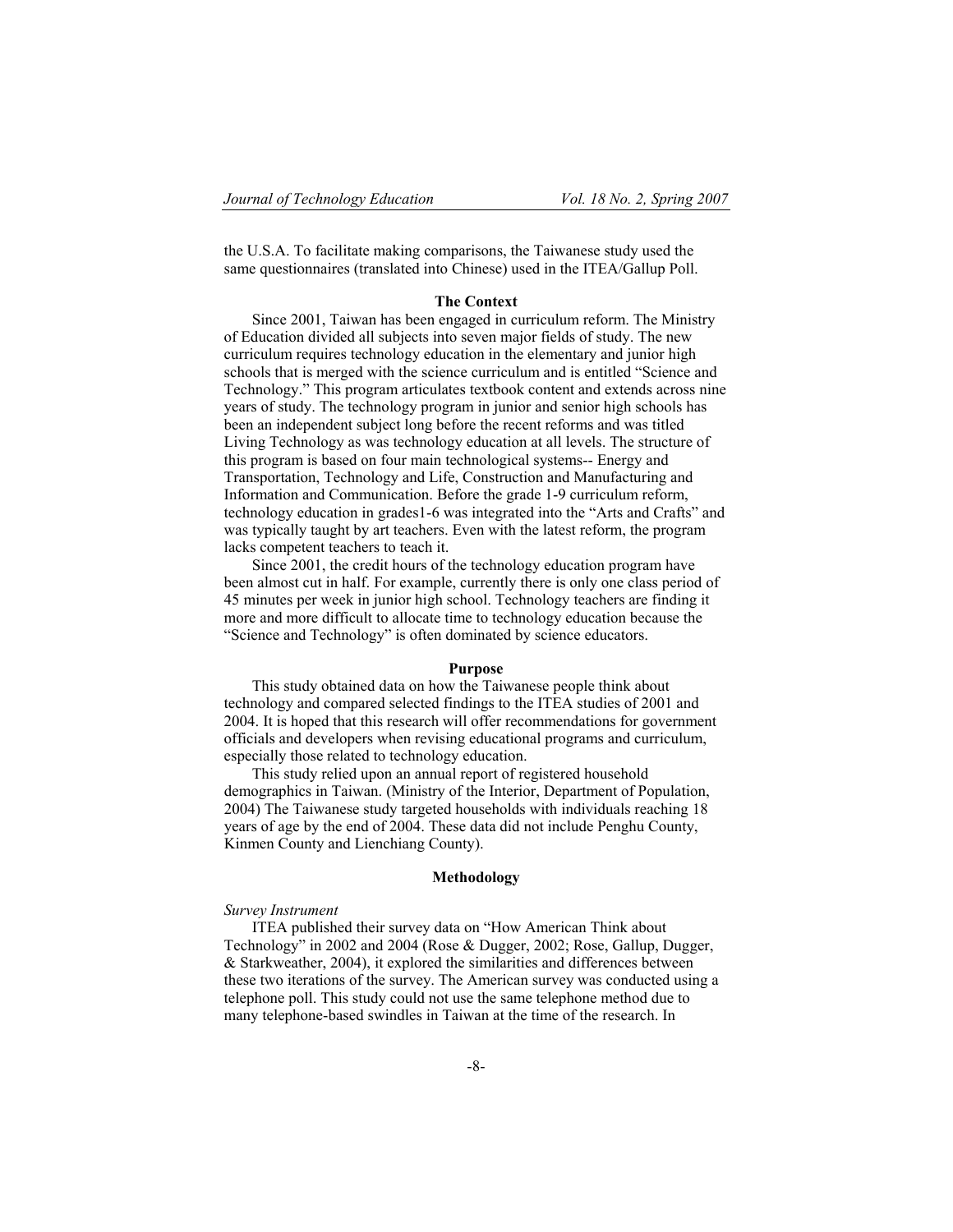addition, the researcher's time and money are limited. As a result, the Taiwanese study was conducted via mail. Through this processes, it can avoid some of the pitfalls of telephone polling, particularly the fact that not all potential respondents are listed in the telephone directory, either because the number is unlisted or because they do not have a telephone. A stratified random sampling was used to assure representation.

The 2004 ITEA/Gallup Poll questions were translated into Chinese. Two professors of technology education and one English teacher were consulted to keep the revision as close as the original meaning as possible. The English teacher has served as the translator for the Kaohsiung Municipal Educational Bureau and has significant experience with educational documents and questionnaire translation.

To better understand what people think about the integration of technology into other subjects, researchers added two questions (numbers 14 and 15), which originally appeared in the ITEA 2002 questionnaire. The questionnaires were mailed on February 15, 2005 and due six weeks later.

#### *Sampling*

This study used stratified random sampling. The target population was Taiwanese people 18 years of age or older and included about 17,290,000 people at the beginning of 2005. The selected samples were divided according to population ratio with consideration given to (a) geographic location (counties vs. cities) (b) gender (c) level of education, and (d) age ranges. The sampling strategy was based upon the Taiwan government's Ministry of Internal demographical data for December 2004 (Ministry of the Interior, Department of Population, 2004) and the educational data from the national census report that is conducted every ten years (Direct-General of Budget, Accounting and Statistics, Executive Yuan, 2000). The researchers calculated the percentage required in each of the strata mentioned above.

A list of junior high schools provided by the Ministry of Education was used to randomly choose two schools from each of the 22 counties and cities in Taiwan. The study group then contacted technology teachers in these junior high schools to ask them for help. The researchers sent the sampling specifications and instructions to them. The teachers were able to distribute questionnaires to the potential respondents in the sample through their students and thus their parents, relatives, neighbors, and so forth. There were 1,500 elements in the sample and usable questionnaires were received from 1121, for a response of 74.7%. The sampling procedures are described graphically in Figure 1.

#### *Data Analysis*

All data were analyzed using the Statistical Package for the Social Sciences, version 12.0. This included frequency tables (see Tables 1-18) and thus enabled direct comparison to the survey findings from ITEA (Rose & Dugger, 2002; Rose, Gallup, Dugger, & Starkweather, 2004).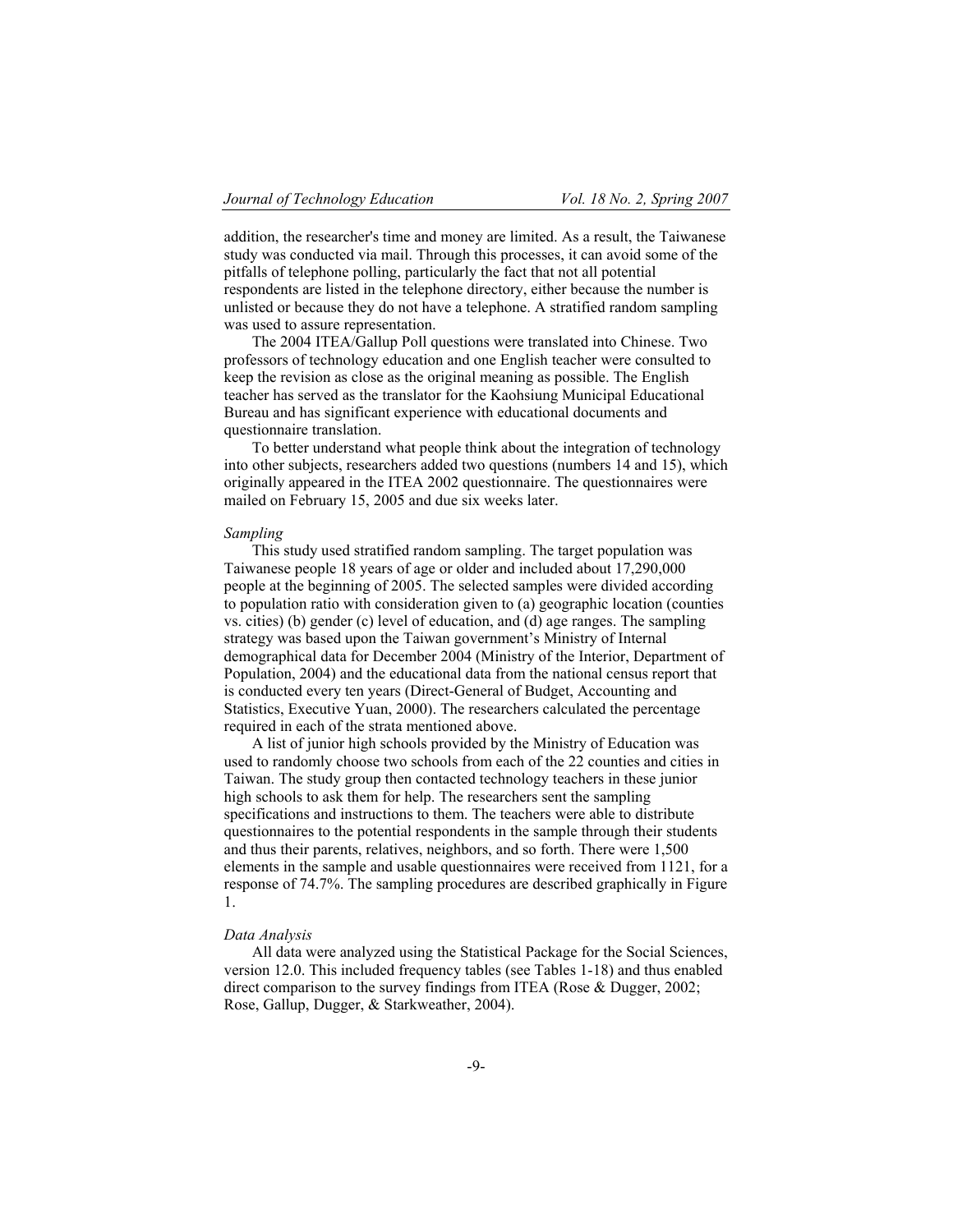

*Figure 1.* Sampling and data collection method.

#### **Findings and Discussion**

The findings are presented in the same order as the items on the questionnaire. The ITEA/Gallup Poll in 2001and 2004 data are compared with the current study. Some questions appeared only on the questionnaires of either the 2001 or the 2004 study, while others appeared on both. This is indicated appropriately in the tables. The questions are cross-referenced to the numbering system used in the original ITEA polls for the convenience of the reader.

Question 1 asked what people think when they hear the word "technology." In the ITEA/Gallup Poll survey, this was an open-ended question and respondents could give whatever definition they desired. In the Taiwanese survey, this question could be completely open-ended or the participants could agree with one of eight selections based on the top eight answers from respondents to the ITEA/Gallup Poll (2004).

In the ITEA/Gallup Poll findings, when the word "technology" was heard, most Americans closely associated it with "computers" and the percentages reported were 67% and 68% respectively in 2001 and 2004. It appears that Taiwanese have a broader view of technology, with less than half indicating "computers". Nineteen percent of Taiwanese chose "science," constituting the second ranking. "Internet" was third, showing that Taiwanese did not distinguish technology and science clearly and associate technology with things correlated with the computer, just as Americans did.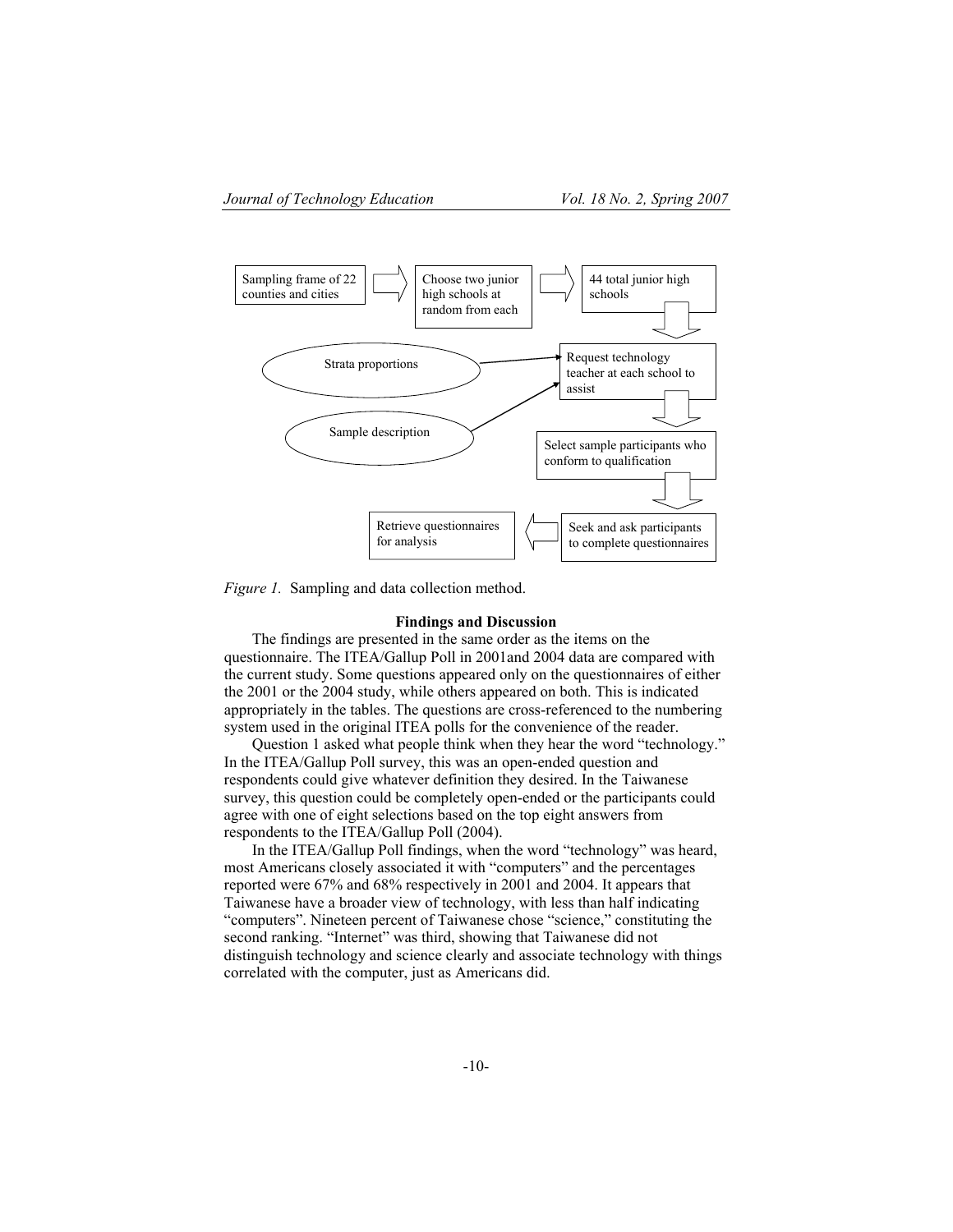## **Table 1**

*Question 1: When you hear the word "technology," what first comes to mind?*

|                |        | US (ITEA) | <b>Taiwan</b> |
|----------------|--------|-----------|---------------|
|                | 2004 % | 2001 %    | 2005 %        |
| Computers      | 68     | 67        | 42.3          |
| Electronics    |        |           | 7.2           |
| Education      |        |           | 6.5           |
| New Inventions |        |           | 9.9           |
| Internet       |        |           | 11.6          |
| Science        |        |           | 19.0          |
| Space          |        |           | 1.8           |
| Job/work       |        |           | 0.9           |
| Others         |        |           | 0.8           |

Question 2 asked, "Just your opinion, how important is it for people at all levels to develop some ability to understand and use technology?" In the American survey, 99 % (2001) and 98% (2004) of Americans think knowledge about technology is important compared to 92% of Taiwanese. Most of the remainder responded that they "Don't know/ refused" which implied some misunderstanding about the concept of technology.

Table 2 indicates that 86% of Americans (2004) and 89.3% of Taiwanese think that it is important to know how various technologies work while 14% of Americans and 5.5% Taiwanese feel it's unimportant.

### **Table 2**

*Question 3: How important is it to you to know how various technologies work? Is it very important, somewhat important, not very important, or not important at all?*

|                                  |                | <b>ITEA</b><br>2004 % |                |                | Taiwan<br>2005 % |                       |  |  |
|----------------------------------|----------------|-----------------------|----------------|----------------|------------------|-----------------------|--|--|
| Importance                       | <b>Overall</b> | Ages<br>18-29         | Ages<br>$50 +$ | <b>Overall</b> | Ages<br>18-29    | <b>Ages</b><br>$50 +$ |  |  |
| Very important<br>Somewhat       | 38             | 52                    | 32             | 49.2           | 64.1             | 41.4                  |  |  |
| Important                        | 48             | 43                    | 48             | 40.1           | 30.3             | 38.7                  |  |  |
| Not very important<br>Not at all | 11             | 5                     | 15             | 5.2            | 0.4              | 10.2                  |  |  |
| important<br>Don't               | 3              |                       | 5              | 0.3            | 0.9              | 0.3                   |  |  |
| know/refused                     |                |                       |                | 5.2            | 4.3              | 9.7                   |  |  |

In the items in Table 3, most Americans and Taiwanese responded similarly regarding technological abilities with one exception. On this item, 89% of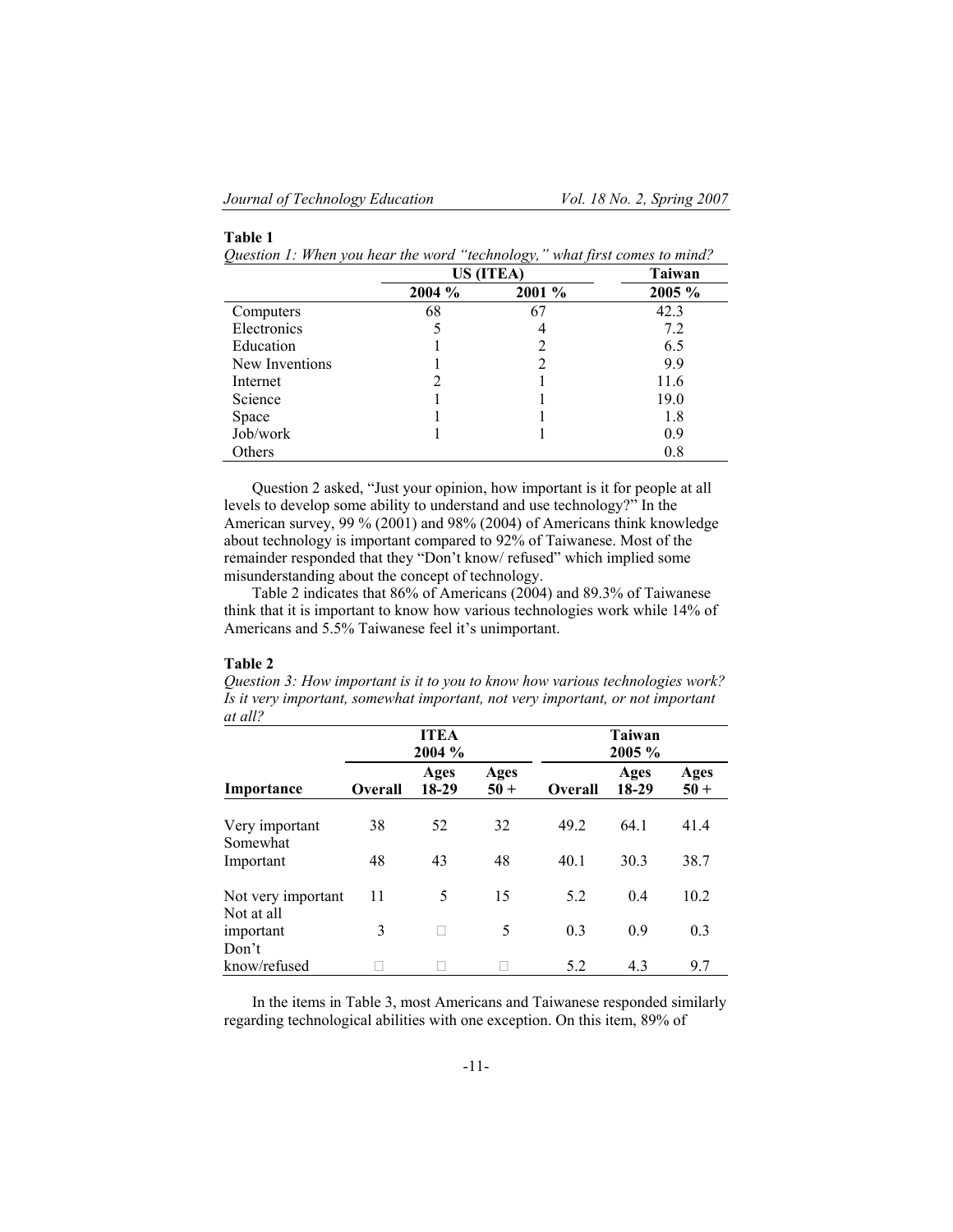Americans versus 73.5% of Taiwanese feel it is important or somewhat important to use VCRs and other "thinking "products. The researchers found some evidence that this difference could have been caused by unclear wording of this item and consequence misinterpretation.

#### **Table 3**

*Question 4: How important is it to you, personally, to know each of the following?*

|                                                                                                             |                     | Very or somewhat<br>important | Not very or not at<br>all important |                |  |
|-------------------------------------------------------------------------------------------------------------|---------------------|-------------------------------|-------------------------------------|----------------|--|
| Questions 4.1~4.6                                                                                           | <b>ITEA</b><br>2004 | Taiwan<br>2005                | <b>ITEA</b><br>2004                 | Taiwan<br>2005 |  |
| 4.1 Knowing whether it's<br>better to repair products or<br>better to throw them away<br>4.2 Diagnosing why | 93                  | 92.7                          | 7                                   | 3.2            |  |
| something doesn't work so<br>it can be fixed<br>4.3 How to program a VCR                                    | 92                  | 92.7                          | 8                                   | 4.7            |  |
| or use other "thinking"<br>products<br>4.4 Being able to develop                                            | 89                  | 73.5                          | 11                                  | 15.8           |  |
| solutions to a practical<br>technological problem<br>4.5 How to fix a light                                 | 89                  | 83.7                          | 11                                  | 9.7            |  |
| switch or other household<br>product that stops working                                                     | 86                  | 86.2                          | 14                                  | 10.0           |  |
| 4.6 Knowing how products<br>such as a paper stapler<br>work                                                 | 64                  | 63.4                          | 36                                  | 25.8           |  |

Item 5.1 stated, "Technology is a small factor in your everyday life." The majority of Americans disagreed with this while the majority of Taiwanese agreed. On the question of whether "The results of the use of technology can be good or bad" in item 5.3, the vast majority of both the Taiwanese (92.4%) and Americans (94%) agreed with this statement. On items 5.2, "Engineering and technology are basically one and the same thing" and 5.4 "Science and technology are basically one and the same thing", a significantly higher proportion of Taiwanese (11.8% and 7.8% respectively) selected "Don't know/ Refused" than the Americans (1% and 1% respectively). This showed that fewer Taiwanese were clear about the difference between engineering, science, and technology compared to Americans.

Table 4 indicates that Taiwanese and Americans have similar attitudes toward selected general statements about technology. In item 6.1, ninety-seven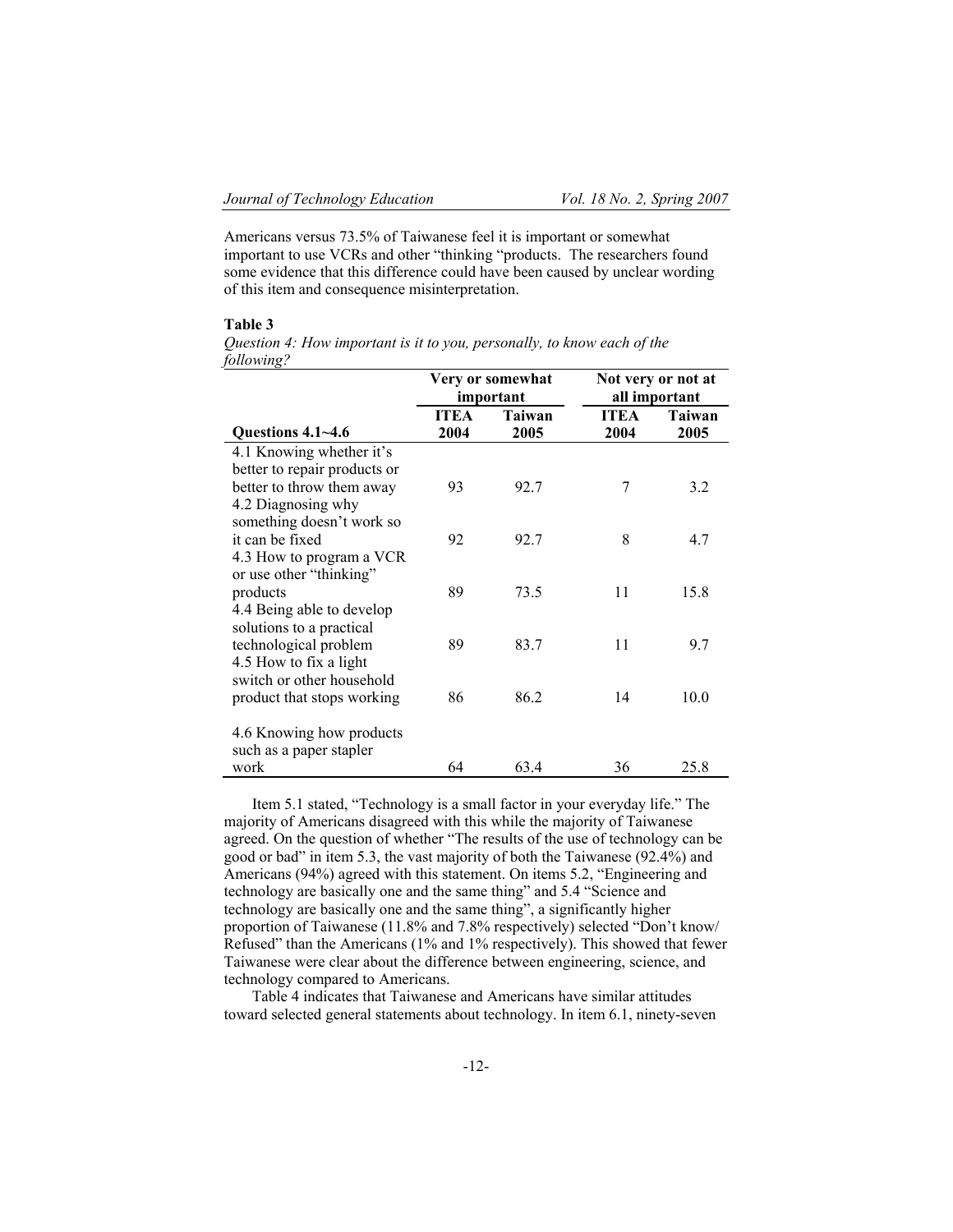percent of Americans and 93% of Taiwanese agree that humans often develop new technologies to improve upon previous technologies. In item 6.2, twothirds of Americans and three-fourths of Taiwanese agree that most environmental problems can be solved using technology, showing more confidence in technology among Taiwanese. In item 6.3, more than half of the respondents from both countries understand a fundamental concept about the design process (86.3% and 97% respectively).

## **Table 4**

*Question 6: Please tell me to what extent you agree or disagree with the following statements about technology.*

|                                                 | Strongly agree<br>or mostly agree |                  |    | <b>Mostly disagree</b><br>or strongly<br>disagree | Don't know or<br>refused to<br>answer |                  |  |
|-------------------------------------------------|-----------------------------------|------------------|----|---------------------------------------------------|---------------------------------------|------------------|--|
|                                                 | <b>ITEA</b><br>2004 %             | Taiwan<br>2005 % |    | Taiwan<br>$2005 \%$                               | <b>ITEA</b><br>2004 %                 | Taiwan<br>2005 % |  |
| 6.1 Humans often<br>develop new techno-         |                                   |                  |    |                                                   |                                       |                  |  |
| logies to improve upon                          |                                   |                  |    |                                                   |                                       |                  |  |
| previous technologies<br>6.2 Most environmental | 97                                | 93.0             | 3  | 5.6                                               |                                       | 1.4              |  |
| problems can be solved                          |                                   |                  |    |                                                   |                                       |                  |  |
| using technology<br>6.3 Design is a process     | 66                                | 74.7             | 33 | 22.8                                              |                                       | 2.5              |  |
| that can be used to turn                        |                                   |                  |    |                                                   |                                       |                  |  |
| ideas into products                             | 97                                | 86.3             | 3  | 9.1                                               |                                       | 4.6              |  |

## **Table 5**

*Question 7: Based on your understanding, tell me if each of the following statements is true or false.*

|                                         | <b>ITEA 2001 %</b> |              | <b>Taiwan 2005 %</b> |       |  |
|-----------------------------------------|--------------------|--------------|----------------------|-------|--|
| Questions 7.1-7.4                       | True               | <b>False</b> | <b>True</b>          | False |  |
| 7.1 Using a portable phone while in the |                    |              |                      |       |  |
| bathtub creates the possibility of      |                    |              |                      |       |  |
| being electrocuted                      | 46                 | 51           | 493                  | 48.6  |  |
| 7.2 FM radios operate free of static    | 26                 | 72           | 55.1                 | 43.4  |  |
| 7.3 A car operates through a series of  |                    |              |                      |       |  |
| explosions                              | 82                 | 15           | 64.5                 | 33 2  |  |
| 7.4 A microwave heats food from the     |                    |              |                      |       |  |
| outside to the inside                   | 37                 | 62           | 68.2                 | 31.4  |  |

Question 7 required true-false responses regarding selected technological products. The questions were based on the 2001 ITEA study. About half the respondents from both countries were not sure if using a portable phone in the bathtub could cause electrocution. Americans appear to know more about, FM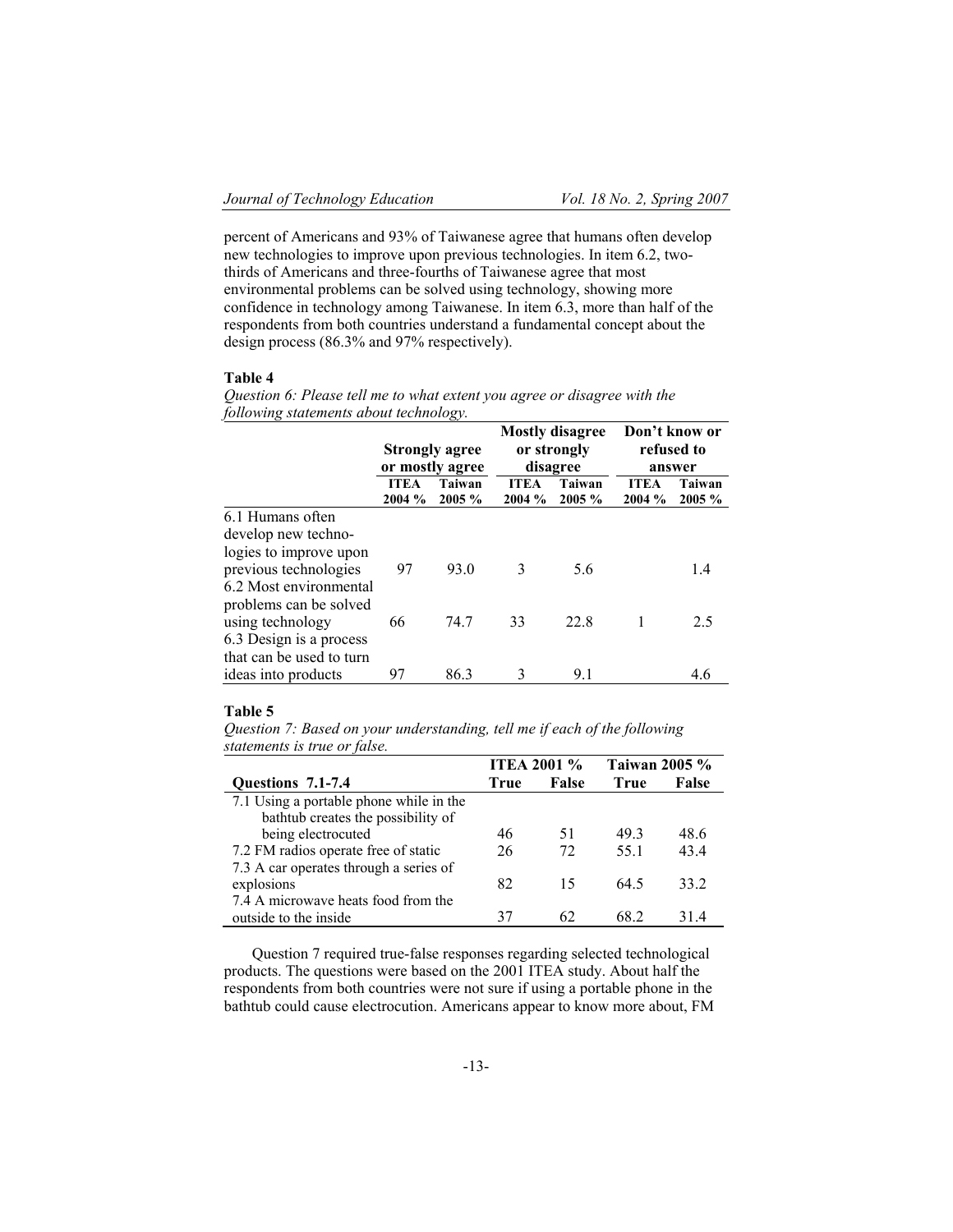radio characteristics, how an internal combustion engine works, and how heating occurs with a microwave oven. These data are reported in Table 6.

Question 8 was based on the ITEA 2004 study and intended to determine whether selected statements were true or false. Unlike the ITEA 2001 which elicited a dichotomous true or false response, a four point scale was used. One of the items was very similar to the phone item in the previous question, except that "cordless" was substituted for "portable." The results for this item were very similar to the earlier ITEA study, showing that roughly half of the respondents believed that a cordless phone could deliver a lethal shock if used in a bathtub. About half of the Americans believed correctly that antibiotics were not effective with both bacteria and viruses whereas this was true for only about one-third of Taiwanese. Nearly three-fourths of Americans believed that the World Wide Web and the Internet as the same while the percentage for Taiwanese was about 10 percent less that this. The majority of respondents in both countries believed that fuel cells were being used with gasoline and diesel engines in automobiles, though this was true of slightly fewer Taiwanese.

#### **Table 6**

*Question 8: Please tell me if you think the following statements are absolutely true, probably true, probably false, or absolutely false.*

|                                                                                                                             | <b>Absolutely true</b><br>or probably<br>true |                  |                       | <b>Absolutely false</b><br>or probably<br>false | Don't know or<br>refused to<br>answer |                     |  |
|-----------------------------------------------------------------------------------------------------------------------------|-----------------------------------------------|------------------|-----------------------|-------------------------------------------------|---------------------------------------|---------------------|--|
|                                                                                                                             | <b>ITEA</b><br>2004 %                         | Taiwan<br>2005 % | <b>ITEA</b><br>2004 % | Taiwan<br>2005 %                                | <b>ITEA</b><br>2004 %                 | Taiwan<br>$2005 \%$ |  |
| 8.1 Antibiotics kill<br>viruses as well as<br>bacteria<br>8.2 Using a cordless<br>phone while in the<br>bathtub creates the | 48                                            | 68.8             | 51                    | 28.4                                            | 1                                     | 2.8                 |  |
| possibility of being<br>electrocuted<br>8.3 The Internet and<br>World Wide Web are<br>the same thing                        | 49                                            | 49.6             | 49                    | 45.7                                            | 2                                     | 4.7                 |  |
| 8.4 Fuel cells are now<br>being used with<br>gasoline or diesel<br>engines to power cars                                    | 72<br>77                                      | 62.3<br>68.2     | 24<br>16              | 29.0<br>21.7                                    | 4<br>7                                | 8.7<br>10.1         |  |

The next four questions related to contemporary topics and issues in technology, including biotechnology, robotics, construction, and space exploration. Table 7 indicates that Taiwanese and Americans have a strong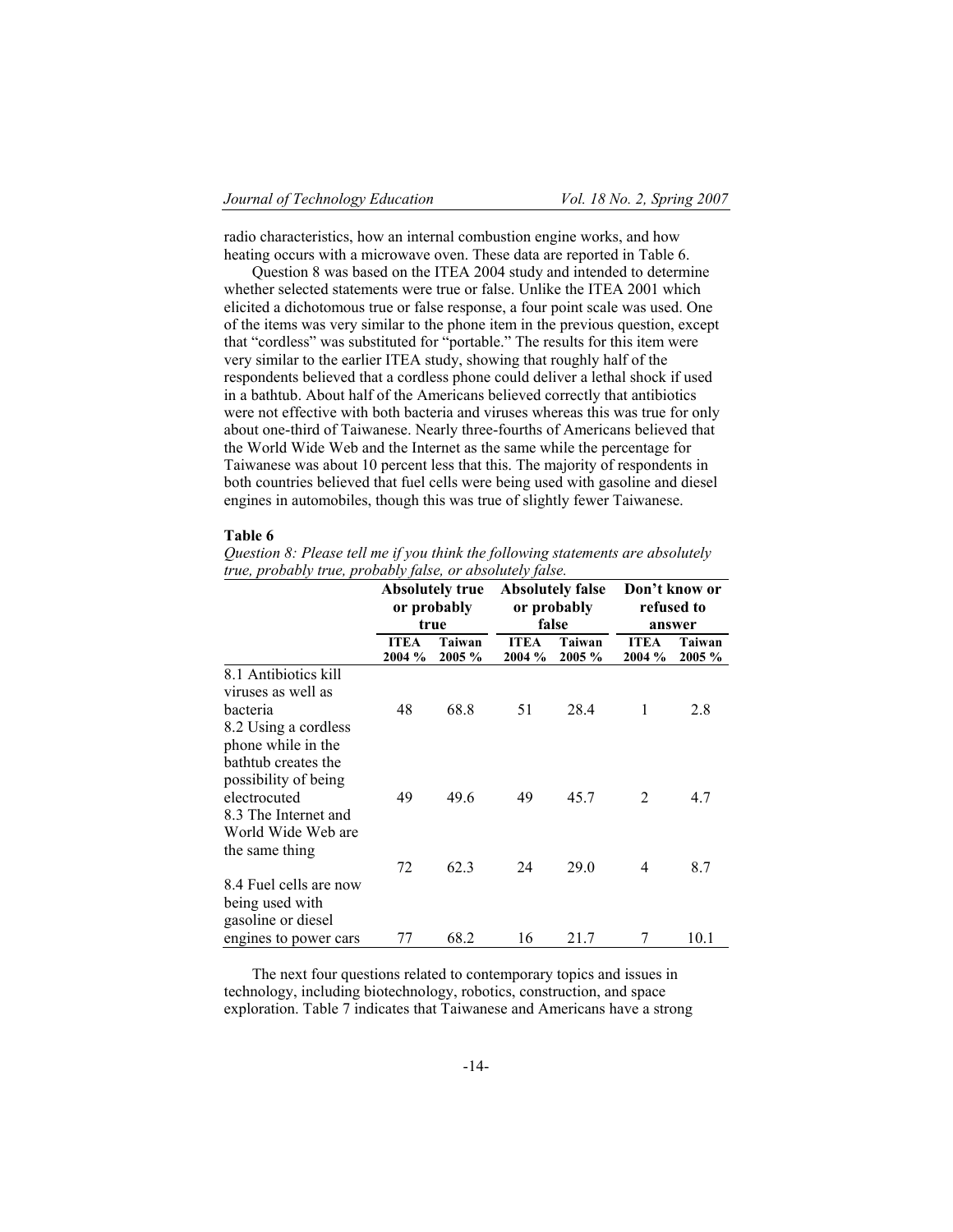interest in the four topics. The interest levels were very comparable with the exception that Americans have greater interest in the biotechnology area involving the modification of plants and animals relative to the food supply.

#### **Table 7**

*Question 9: How much of an interest do you, yourself, have in the following topics?*

|                                                            |                       | Very or               |                       |                                      |                      | Don't know or    |  |
|------------------------------------------------------------|-----------------------|-----------------------|-----------------------|--------------------------------------|----------------------|------------------|--|
|                                                            |                       | somwhat<br>interested |                       | Not very or not<br>at all interested | refused to<br>answer |                  |  |
|                                                            | <b>ITEA</b><br>2004 % | Taiwan<br>2005 %      | <b>ITEA</b><br>2004 % | Taiwan<br>2005 %                     |                      | Taiwan<br>2005 % |  |
| 9.1 Modification of<br>plants and animals to               |                       |                       |                       |                                      |                      |                  |  |
| supply food                                                | 69                    | 55.8                  | 31                    | 42.4                                 |                      | 1.8              |  |
| 9.2 Robotics and other<br>technologies in<br>manufacturing | 60                    | 66.6                  | 40                    | 29.5                                 |                      | 3.9              |  |
| 9.3 New construction<br>methods or homes and               |                       |                       |                       |                                      |                      |                  |  |
| buildings                                                  | 74                    | 71.9                  | 26                    | 25.3                                 |                      | 2.8              |  |
| 9.4 Space exploration                                      | 64                    | 63.7                  | 36                    | 33.8                                 |                      | 2.5              |  |

Question 11 was a follow-up to one in 2001 in which respondents were asked how much influence that they thought they had on technological decision making in their country (ITEA, 2001 and 2004). In 2004 only 41% of Americans believed that they did have influence. On the other hand, a significantly higher proportion of Taiwanese people, 61.6%, felt that they had such influence. Taiwanese who were 50 and older felt that they more influence than their younger counterparts.

Although two-thirds of Americans reported in 2001 that they wanted a voice in making decisions about technology, two-thirds of American respondents in 2004 seem comfortable with leaving these decisions to the experts (ITEA, 2004); The 2005 Taiwanese data showed that more than 60 percent of the respondents have confidence into leaving decision making (related to fuel efficiency of cars, the construction of roads, and genetically modified foods) to experts in the field.

Questions 13 through 18 in this study asked the Taiwanese people about their opinions related to technology education in the schools. In Table 9, Americans strongly believed that technology should be included in the school curriculum (97%), while only 71.8% of Taiwanese responded this way. When those who supported its inclusion were asked if it should be a separate subject or combined with other subjects, the majority of both the Americans and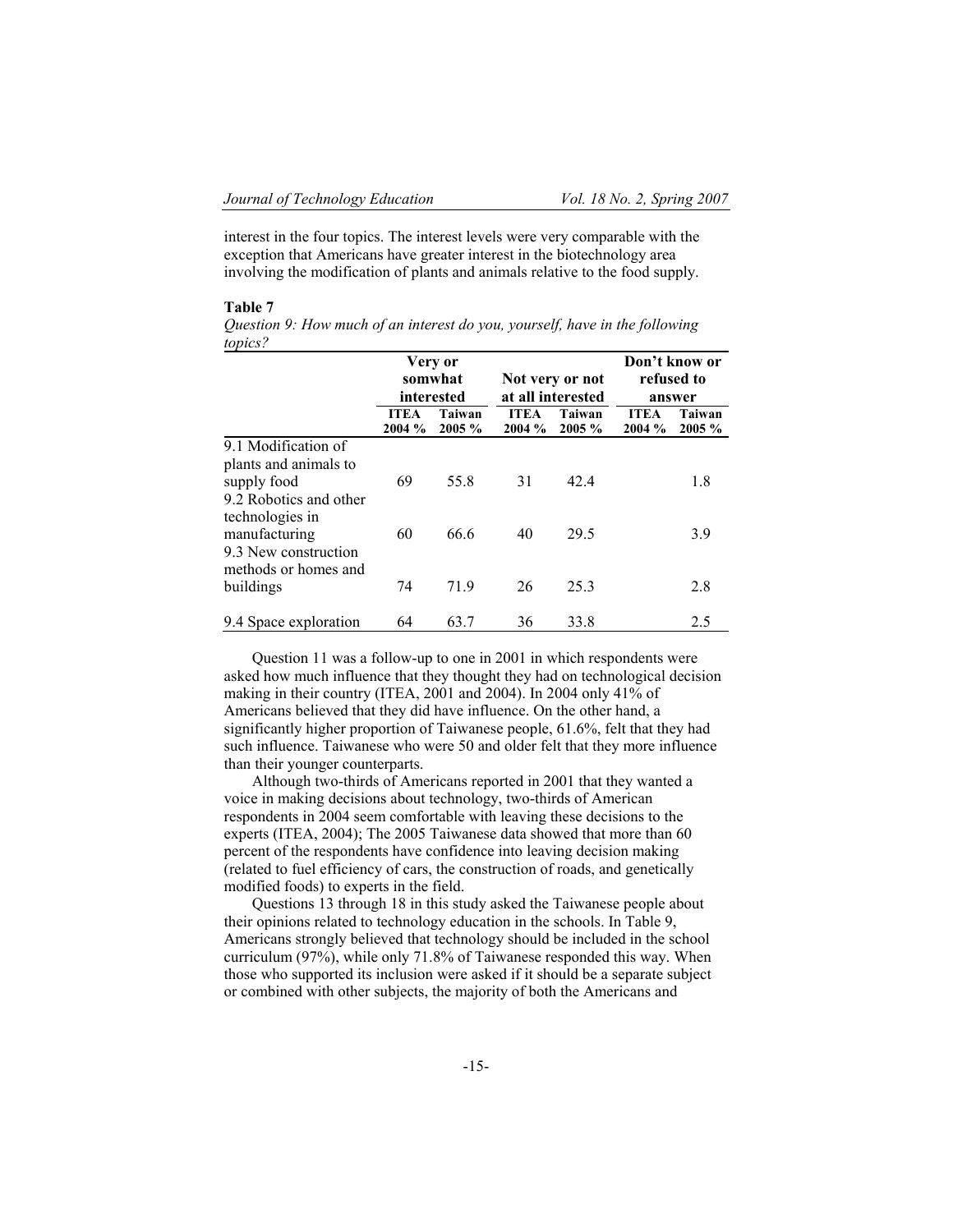Taiwanese said it should be integrated with other subjects. However, the proportion of

## **Table 8**

*Question 11: How much influence do you think people like yourself have on decisions about such things as the fuel efficiency of cars, the construction of roads in your community, and genetically modified foods?*

|                                |                | <b>ITEA</b><br>2004 % |               | <b>Taiwan</b><br>2005 % |               |                |  |
|--------------------------------|----------------|-----------------------|---------------|-------------------------|---------------|----------------|--|
| Importance                     | <b>Overall</b> | Ages<br>18-29         | Ages<br>$50+$ | <b>Overall</b>          | Ages<br>18-29 | Ages<br>$50 +$ |  |
| A great deal                   | 9              | 12                    | 9             | 20.4                    | 18.8          | 26.9           |  |
| Some                           | 32             | 37                    | 29            | 41.2                    | 39.8          | 40.8           |  |
| A great deal or<br>some        | 41             | 49                    | 38            | 61.6                    | 58.6          | 67.7           |  |
| Very little                    | 40             | 39                    | 40            | 25.3                    | 29.3          | 19.9           |  |
| No influence                   | 19             | 12                    | 22            | 9.0                     | 5.7           | 8.2            |  |
| Very little or no<br>influence | 59             | 51                    | 62            | 34.3                    | <b>35.0</b>   | 28.1           |  |
| Don't know or no<br>response   |                |                       |               | 4.1                     | 6.4           | 4.2            |  |

## **Table 9**

*Question 13-15: Using a broad definition of technology as "modifying our natural world to meet human needs," do you believe the study of technology should or should not be included in the school curriculum?*

|                                                                                                                                                                                                                             | ITEA       | <b>Taiwan</b> |  |  |  |  |  |
|-----------------------------------------------------------------------------------------------------------------------------------------------------------------------------------------------------------------------------|------------|---------------|--|--|--|--|--|
|                                                                                                                                                                                                                             | $2001 \t%$ | $2005 \, \%$  |  |  |  |  |  |
| Yes, should be included                                                                                                                                                                                                     | 97         | 71.8          |  |  |  |  |  |
| No, should not be included                                                                                                                                                                                                  | 3          | 14.9          |  |  |  |  |  |
| Those who believed that the study of technology should be included in the<br>curriculum were asked if it should be made a part of other subjects like<br>science, math, and social studies or taught as a separate subject? |            |               |  |  |  |  |  |
| As a separate subject                                                                                                                                                                                                       | 36         | 45.5          |  |  |  |  |  |
| Integrated into other subjects                                                                                                                                                                                              | 63         | 52.9          |  |  |  |  |  |
| Those who responded that it should be taught as a separate subject were<br>asked if it should be required or optional                                                                                                       |            |               |  |  |  |  |  |
| Required                                                                                                                                                                                                                    | 51         | 55.3          |  |  |  |  |  |
| Optional                                                                                                                                                                                                                    | 49         | 42.6          |  |  |  |  |  |

Taiwanese feeling this way was just over half, considerably less than among Americans. Roughly half of the respondents in both countries believed that, if technology were taught as a separate subject, it should be required.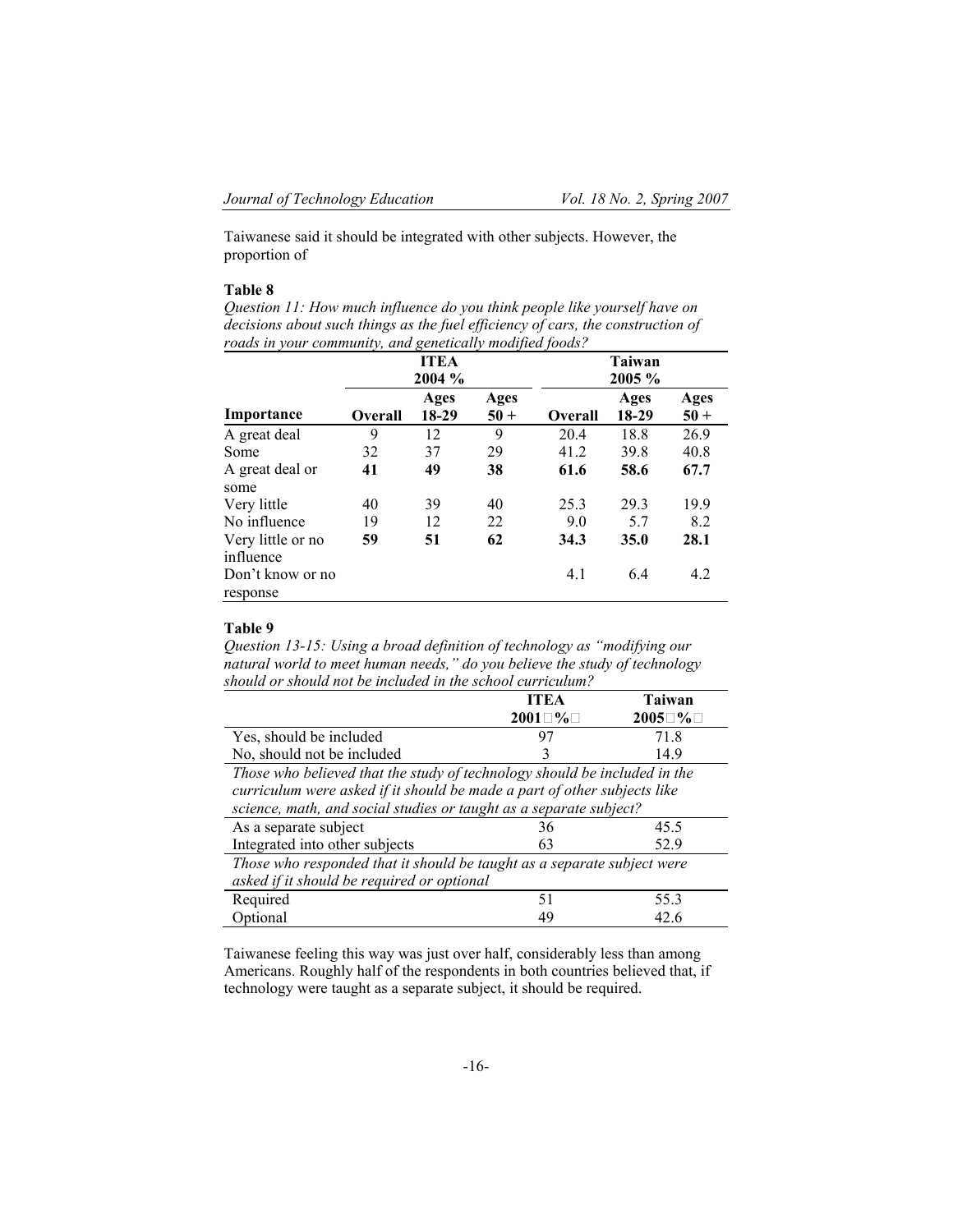In Question 16, both Taiwanese and Americans agreed that high school students should know, understand, and be able to do things related to technology. Question 17 revealed that a vast majority of Americans (94%) believe that the American schools can prepare the technologically literate people through education in their own schools rather than bringing in experts from other countries, while only about three-fourths (74.4%) of Taiwanese believed that this is true. In question 18, Taiwanese (72.6%) and Americans (88%) agreed that technology should be included in the national testing programs of science, mathematics, and reading. This shows that Taiwanese and Americans believe that knowing and understanding technology is a basic literacy every person should possess.

Age as well as gender influenced the results of this study. Table 10 reports a comparison of responses regarding the importance of technology. A higher proportion of American women (75%) than Taiwanese women (57%) felt that it

#### **Table 10**

| <b>Table 10</b>                                                  |  |
|------------------------------------------------------------------|--|
| Extent of agreement with technology-related statements by gender |  |

|                                      |     | ITEA % | Taiwan % |       |  |
|--------------------------------------|-----|--------|----------|-------|--|
| <b>Statement</b>                     | Men | Women  | Men      | Women |  |
| 1. It is very important to develop   |     |        |          |       |  |
| abilities to understand and use      |     |        |          |       |  |
| technology.                          | 73  | 75     | 70       | 57    |  |
| 2. It is very important to know how  |     |        |          |       |  |
| various technologies work.           | 41  | 35     | 59       | 54    |  |
| 3. Strongly agree that technology is |     |        |          |       |  |
| a small factor in their everyday     |     |        |          |       |  |
| lives.                               | 20  | 20     | 17       | 19    |  |
| 4. Feel they have very little        |     |        |          |       |  |
| influence in decisions relating to   |     |        |          |       |  |
| construction of roads, new           |     |        |          |       |  |
| construction, and genetically-       |     |        |          |       |  |
| modified foods.                      | 37  | 42     | 18       | 19    |  |
| 5. Have either a great deal or some  |     |        |          |       |  |
| confidence in the ability of experts |     |        |          |       |  |
| to make the decisions.               | 67  | 64     | 66       | 65    |  |
| 6. Believe the study of technology   |     |        |          |       |  |
| should be part of the school         |     |        |          |       |  |
| curriculum.                          | 97  | 99     | 69       | 68    |  |
| 7. Believe questions designed to     |     |        |          |       |  |
| determine how much students are      |     |        |          |       |  |
| able to understand and use           |     |        |          |       |  |
| technology should be included in     |     |        |          |       |  |
| government-mandated tests.           | 88  | 88     | 72       | 68    |  |

was important to understand and use technology. Though there were differences overall between the responses of Americans to Taiwanese as reported earlier,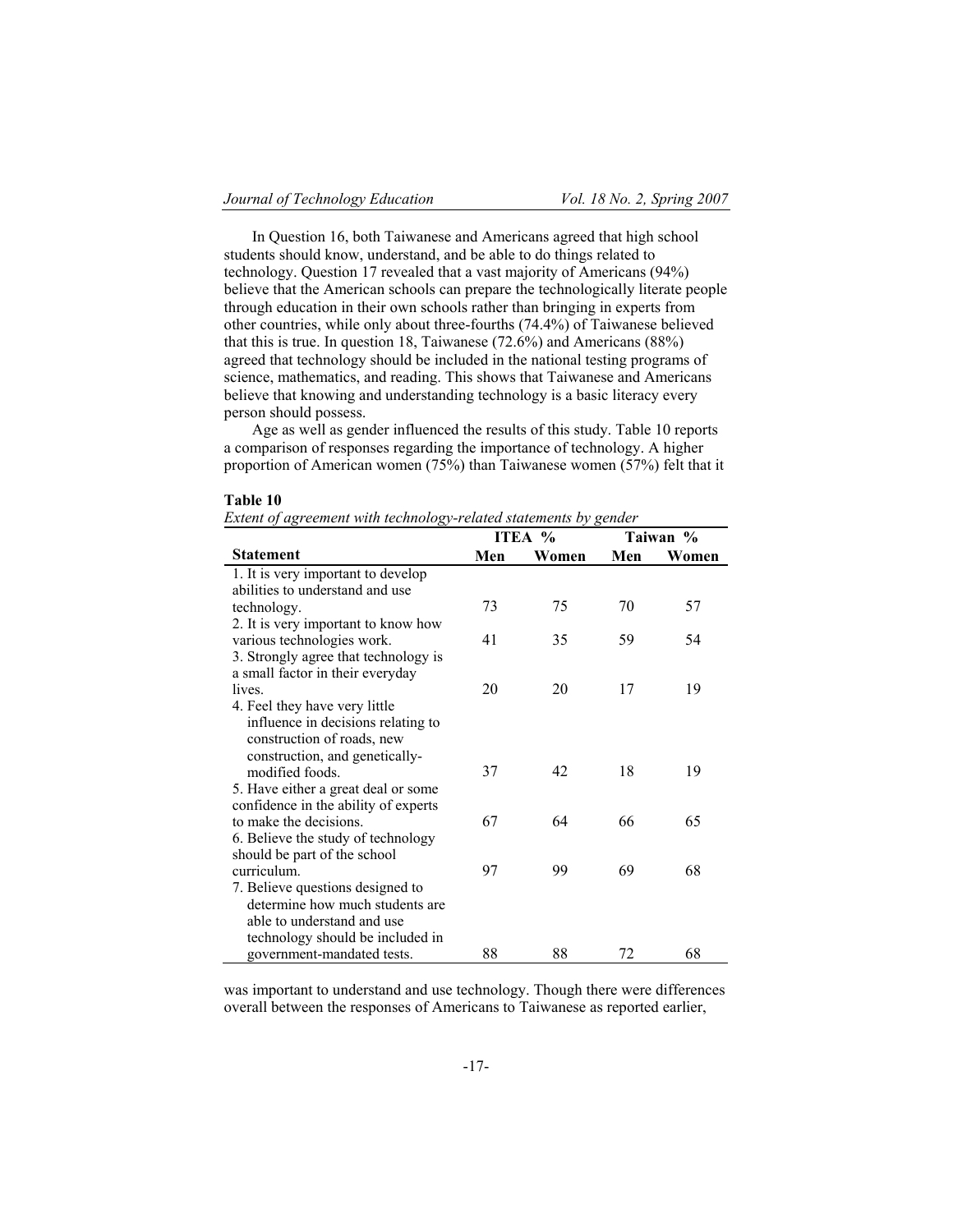the differences between men and women for the remainder of the items were relatively minimal.

Table 11 breaks down by gender the responses to four sub-questions reported earlier regarding technological abilities (Question 4). Though there were significant differences between American men and women, these genderbased response differences were virtually nonexistent among Taiwanese.

## **Table 11**

| Importance of technological knowledge and abilities by gender |  |  |  |  |  |
|---------------------------------------------------------------|--|--|--|--|--|
|                                                               |  |  |  |  |  |

|                                    | <b>ITEA</b>   |       | Taiwan        |       |
|------------------------------------|---------------|-------|---------------|-------|
|                                    | $\frac{0}{0}$ |       | $\frac{0}{0}$ |       |
| <b>Statement</b>                   | Men           | Women | Men           | Women |
| 1. It is very important to know    | 62            | 67    | 58            | 61    |
| whether it is better to repair     |               |       |               |       |
| products or better to throw        |               |       |               |       |
| them away.                         |               |       |               |       |
| 2. It is important to be able to   | 67            | 58    | 56            | 55    |
| diagnose why something doesn't     |               |       |               |       |
| work so that it can be fixed.      |               |       |               |       |
| 3. It is very important to be able | 47            | 61    | 36            | 32    |
| to program a VCR or use other      |               |       |               |       |
| "thinking" products                |               |       |               |       |
| 4. It is very important to be able | 61            | 45    | 54            | 52    |
| to fix a light switch or other     |               |       |               |       |
| household product                  |               |       |               |       |

## **Table 12**

*Importance of technology in everyday life by gender* 

|                                      | <b>ITEA</b> $%$ |       | Taiwan % |       |
|--------------------------------------|-----------------|-------|----------|-------|
| <b>Statement</b>                     | Men             | Women | Men      | Women |
| 1. Say that antibiotics kill both    |                 |       |          |       |
| viruses and bacteria is absolutely   |                 |       |          |       |
| false                                | 32              | 38    | 11       | 14    |
| 2. Say that a cordless phone in a    |                 |       |          |       |
| bathtub creates the possibility      |                 |       |          |       |
| of being electrocuted is             |                 |       |          |       |
| absolutely false                     | 37              | 18    | 33       | 17    |
| 3. Say that the Internet and the     |                 |       |          |       |
| World Wide Web are the same          |                 |       |          |       |
| thing is absolutely true.            | 37              | 24    | 31       | 24    |
| 4. Say that fuel cells are used with |                 |       |          |       |
| gasoline and diesel engines to       |                 |       |          |       |
| power cars are absolutely true.      | 36              | 19    | 45       | 31    |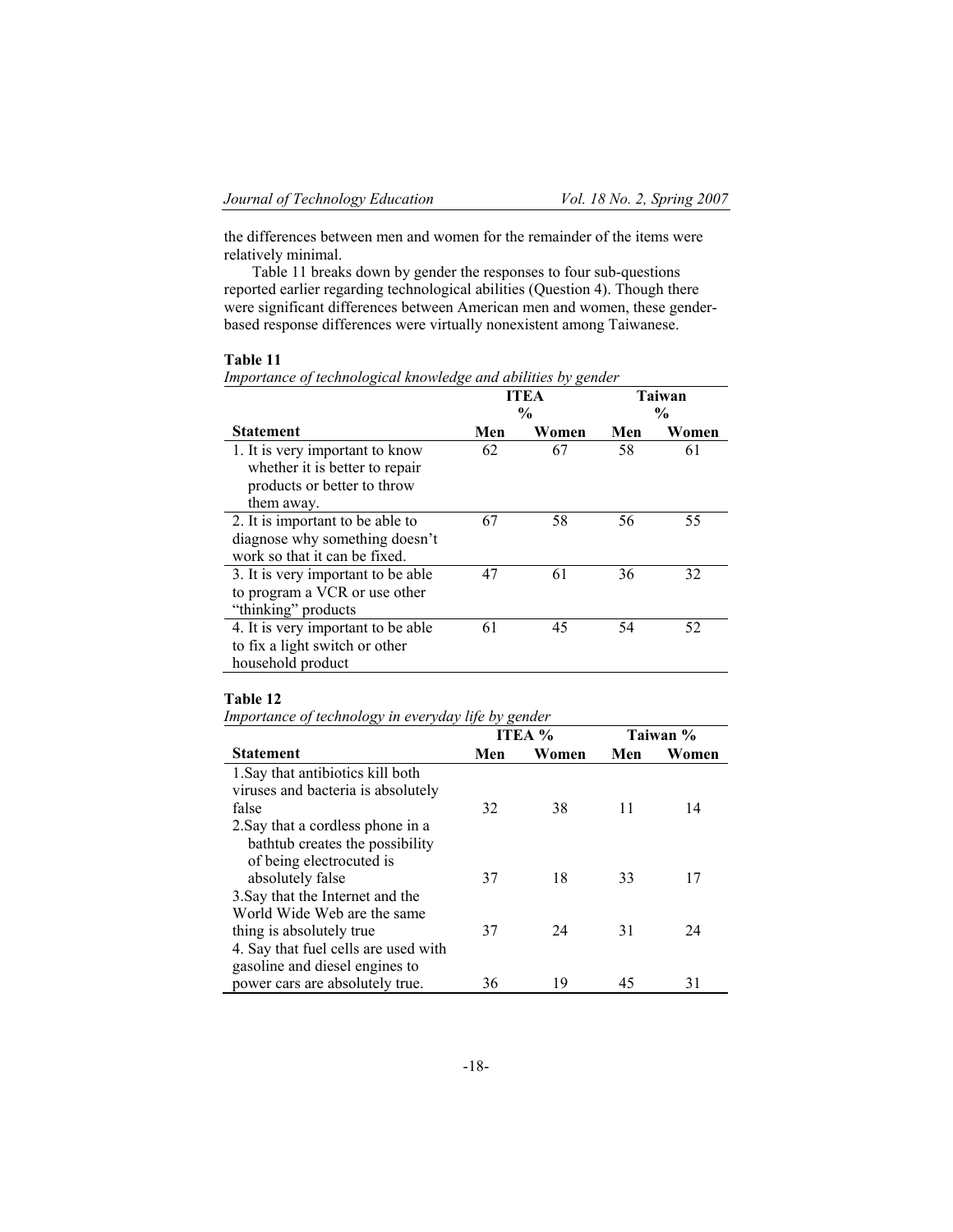Table 12 reports responses by gender about technology in everyday life. (Question 8). In general, the differences between the responses of men and women are similar between the two countries.

Table 13 reports the level of interest in technological topics by gender. Women in both countries are less interested than men in robotics and related technologies and in new construction. More American women than men are interested in plant and animal modification relative to the food supply, whereas Taiwanese men are more interested in this topic than women. More American women are interested in space exploration than men whereas the opposite is true for Taiwanese.

#### **Table 13**

*Difference of the gender response in the question 9*

| <b>Statement</b>                   | <b>ITEA</b>   |       | <b>Taiwan</b> |       |
|------------------------------------|---------------|-------|---------------|-------|
|                                    | $\frac{6}{9}$ |       | $\frac{6}{9}$ |       |
|                                    | Men           | Women | Men           | Women |
| 1. Very interested in knowing      | 24            | 29    | 24            | 16    |
| about the modification of plants   |               |       |               |       |
| and animals to supply food.        |               |       |               |       |
| 2. Very interested in the use of   | 27            | 11    | 35            | 17    |
| robotics and other technologies in |               |       |               |       |
| engineering.                       |               |       |               |       |
| 3. Very interested in new          | 40            | 30    | 39            | 24    |
| construction of homes and          |               |       |               |       |
| buildings.                         |               |       |               |       |
| 4. Very interested in knowing      | 35            | 39    | 32            | 20    |
| about space exploration.           |               |       |               |       |

## **Summary of Similarities and Differences**

*Importance of Technological Literacy*

Similarities: Most people in both countries think that it is important to develop technological literacy and understand the importance of technology in everyday life. Technology and computers are mistakenly thought of as the same thing.

*The Impact of Technology on Daily Life and on the World*

- Similarities: Most people in both countries think that technology, engineering, and science are the same thing. Men tend to have more understanding than women about the technological knowledge related to daily life.
- Differences: More Americans feel that technology is important in their everyday lives than do Taiwanese. Taiwanese men give more importance to developing the ability to understand and use technology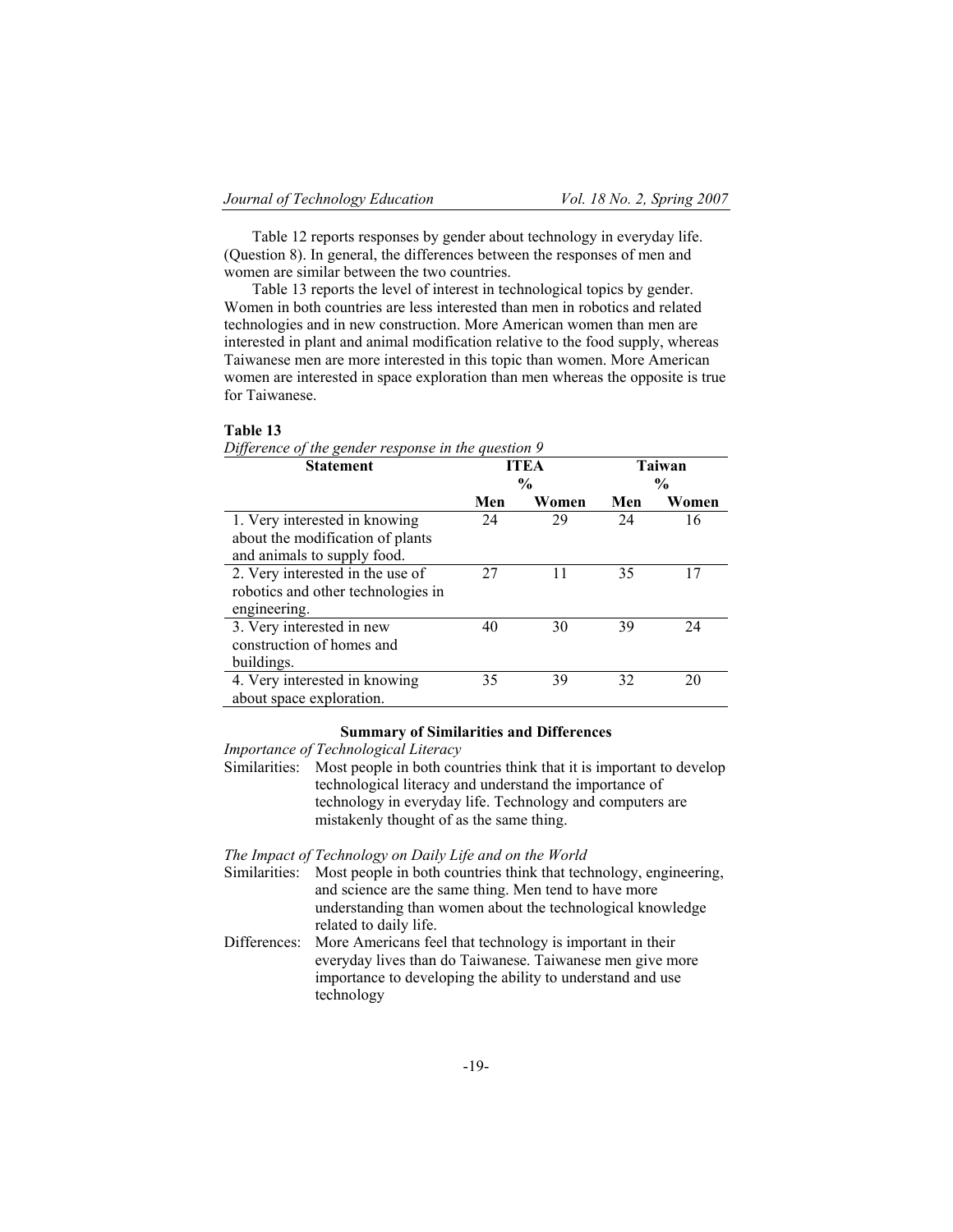*What People Want to Know and What They Know About Technology*

- Differences: The level of understanding of technological devices such as FM radios and microwave ovens is not consistent between citizens of the two countries: Taiwanese understand some devices better than Americans while for others the opposite was true.
- Similarities: Most people have a strong interest in the modification of plants to supply food, the use of robotics in manufacturing, construction of homes, and space exploration. Taiwanese men indicated a higher level of interest in these topics than women, whereas the gender differences among Americans varied by topic.

*Decision Making Regarding Technology and Technological Literacy*

Differences: Americans report being better informed about space exploration than Taiwanese. More Taiwanese than Americans feel that they have influence over national decisions made about technology and older Taiwanese citizens feel more strongly about this than younger ones.

#### *Technology and Education*

- Similarities: Among those who believed it should be taught as a separate subject, about half the respondents in both countries felt that it should be required. When a national shortage of qualified people occurs in a particular area of technology in a country, most people agree that the preferable option is to educate their own citizens in their own schools to fill the deficit. Most people agree that nationally mandated tests should include questions to help determine how much students understand and know about technology. Differences: Fewer Taiwanese than Americans believe that technology should
- be included in the school curriculum. More Americans favored technology being integrated into other subjects. Though the citizens of both countries believe in educating their own citizens to fill needs for expertise, as mentioned above, a higher proportion of Americans felt this way.

## **International Comparisons**

Volk & Dugger (2005) published a report that compared the first and second ITEA/Gallup poll with a similar poll conducted in Hong Kong. Regarding the importance of being able to understand and use technology, Americans were slightly more adamant (98%) than Taiwanese (92%) and Hong Kong people (93.1%). Far more Americans than Hong Kong or Taiwanese citizens equate technology with computers.

Volk & Dugger (2005) stated, "Overwhelmingly, both samples strongly supported the inclusion of technology in schools" (p. 64), while far fewer (71.8%) Taiwanese supported the inclusion. The majority of Americans and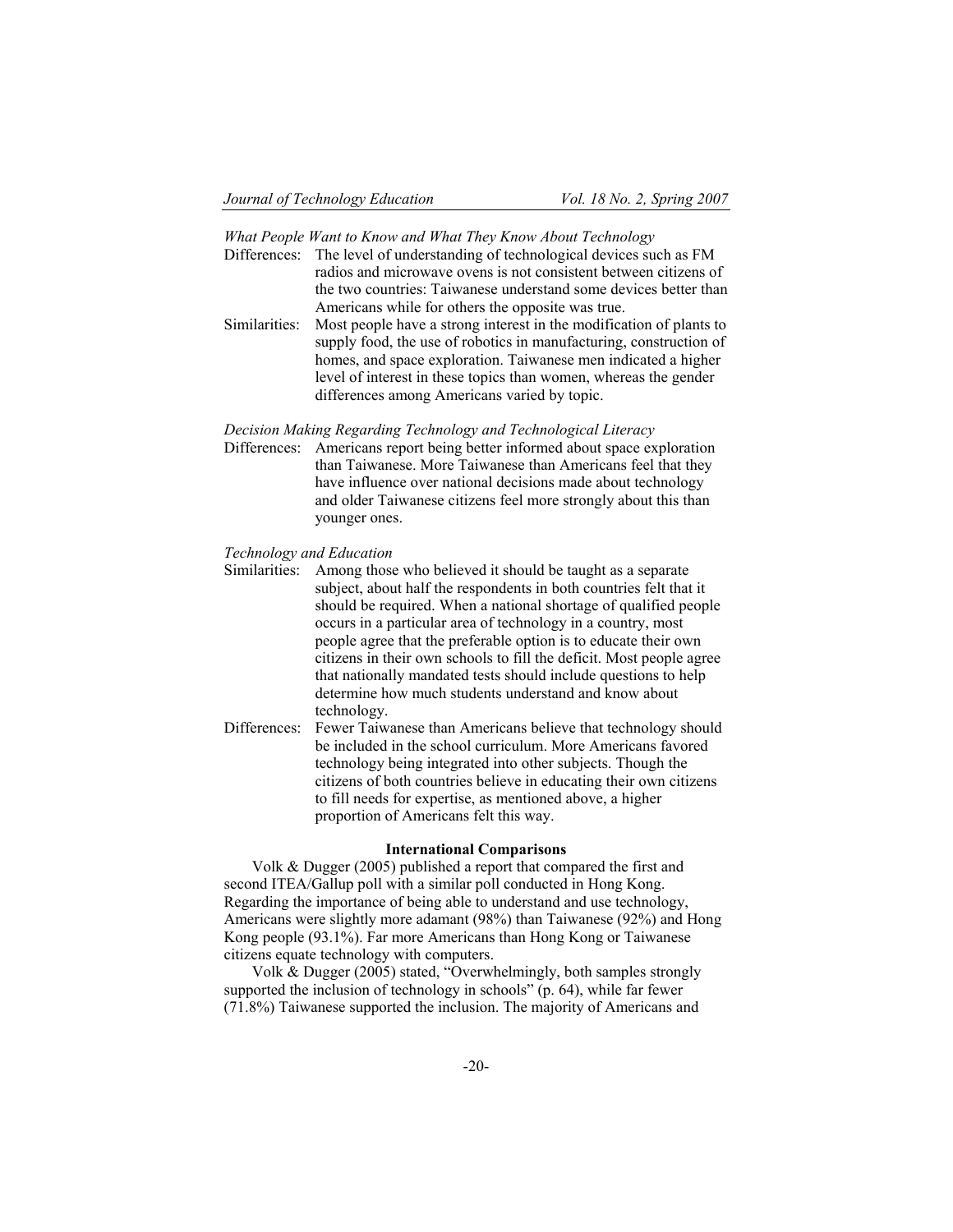Taiwanese indicated that it should be integrated in other subjects, however, less than half of Hong Kong people felt this way. Volk & Dugger (2005) pointed that this outcome may have been the reflected the feelings of Hong Kong citizens regarding national examinations. However, a national testing program has been ongoing in Taiwan as well and it did not seem to influence the responses. It may prove worthwhile to compare the two countries in more detail.

## **Conclusions and Suggestions**

*1. The reduction of technological course content and teaching time in Taiwan through the latest curriculum reform is contrary to what the citizens believe and expect in developing technological literacy.* 

According to the findings of this research, most Taiwanese think it is important to develop technological literacy and they believe that technology should be included in the school curriculum. Most technology educators in Taiwan believe that it is necessary to help all citizens become technological literate through technology courses in the secondary and primary schools (Lee, 2004). Though the latest curriculum reform integrated technology with science into a single course at the high school level, the two subjects are still taught separately in most schools; the two subjects are really not integrated. At the same time, the technological course content at the junior high school level is gradually being reduced. Typically there are only one or two chapters in the textbook that address technology content and the remainder are science. Most of the new "Science and Technology" courses are taught by science teachers. Technology teachers rarely have the opportunity to teach the technological content (Lee, 2004).

## *2. Taiwanese are not clear about the similarities and differences between engineering, science and technology*

Most Taiwanese think that technology, engineering, and science are essentially the same. In addition, they equate technology with computers to a large extent. This deficiency in technological literacy needs immediate attention by the Taiwan government.

## *3. Taiwan must assure that students know about the technology they encounter in daily life through the school curriculum.*

Taiwanese have less understanding than Americans about some of the technology they encounter in their everyday lives. The heating principle of microwaves and knowledge of antibiotics are two examples revealed by this study. Although, Taiwanese support technological literacy and agree that it is important, the educational system has not yet included technology in its national examinations. In agreement with Lee (2004), this study reaffirmed that Taiwan should provide leadership and reestablish the importance of technology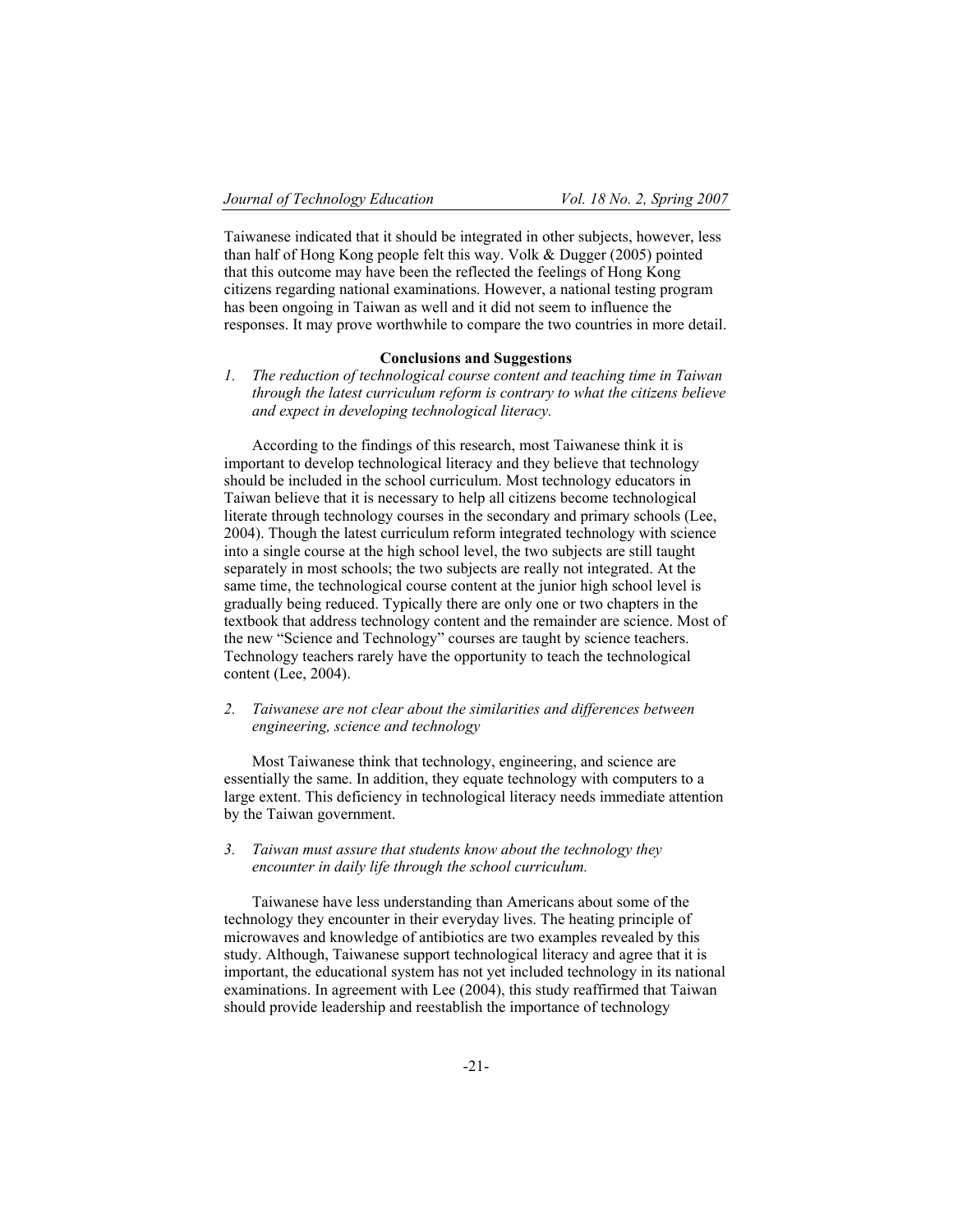education in its educational system. In addition, to better assure that Taiwanese have accurate knowledge about technology, the mass media and the Taiwanese technology education professionals should both play a significant role.

*4. There is little gender differences regarding interest in technological knowledge and the application of technology around the home.*

Taiwanese men and women responded very similarly about their interests in specific areas of technology and the use of technology within the home. This is in contrast to American men and women. A possible explanation for this is the rising level of gender equity in Taiwan. Taiwanese women are now better educated, more represented in the workplace, and enjoy a higher level of income. They are increasingly more knowledgeable about technological products such as home appliances, computers, automobiles, and so forth. Moreover, the government of Taiwan considers boys and girls to have equal needs in understanding and adapting to the rapidly changing world in which they live, resulting in some needed reforms in education. Up until about ten years ago, Taiwanese junior high school boys studied industrial arts and the girls studied home economics. Now, boys and girls study both technology and home economics. Nonetheless, more men than women felt that it is important to study technology in the schools.

## **Final Thoughts**

This study highlights some interesting similarities and differences between Americans and Taiwanese. Certainly many of the differences may be explained by the wide variation in the two cultures, especially in societal values, historical precedents, economic bases, and educational systems. It is interesting to note, at the same time, how similar some of the results are despite the cultural disparities.

## **Reference**

Directorate-General of Budget, Accounting and Statistics, Executive Yuan (2000). *The population census report* [Data file]. Available from http://www.stat.gov.tw

- Dugger, W. E. (2001). Standards for technological literacy. *Phi Delta Kappan. 82*(7), 513-517.
- Election Study Center of National Chengchi University (Ed.) (2001). *Public opinion polls.* Taipei: Wu-nan.

International Institute for Management Development (IMD) (2005). *World competitiveness yearbook (WCY)*. Retrieved May 12, 2005, from http://www01.imd.ch/wcy/ranking

ITEA. (2001/2004). *What Americans think about technology.* Retrieved September 10, 2004, from http://www.iteawww.org/TAA/GallupPollsMainPage.htm